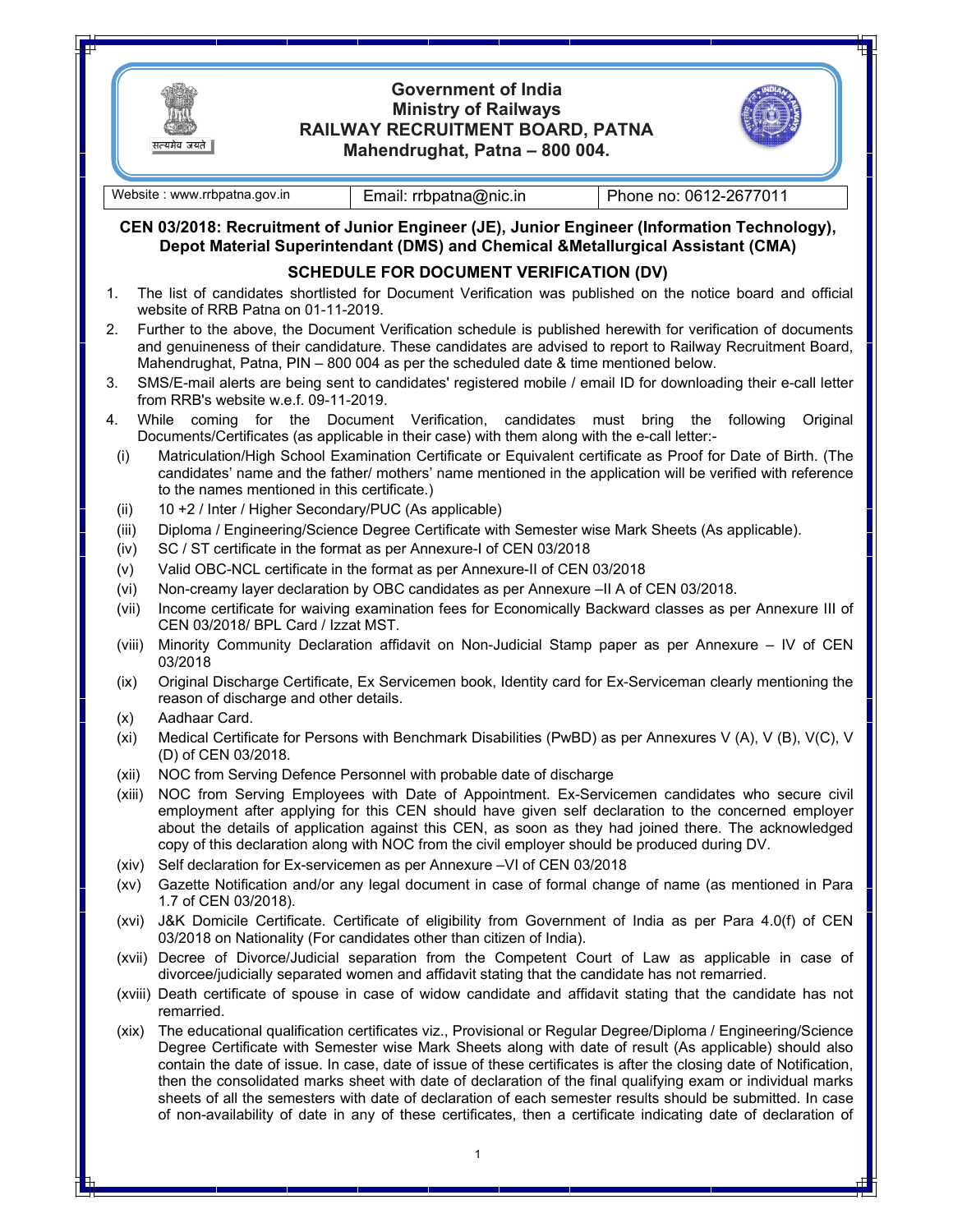result from the Technical Board/ University to this effect should be produced at the time of DV.

- (xx) In case of variation in spelling in name, fathers name in the on-line application and original certificates / documents, candidates are required to submit relevant affidavit executed before Magistrate or Notary on required stamp papers stating that the referred person in certificate(s) is one & same on the date of verification.
- (xxi) Any other relevant certificate/testimonials/documents available with the candidate.
- (xxii) 8 latest Passport size Colour Photographs.
- (xxiii) The candidate should also bring two (2) sets of clear & legible self-attested photocopies of all the original certificates/ documents mentioned above against (i) to (xxi). (As applicable).
- 5. Candidature of the candidates failing to produce the above mentioned original certificates on the date of document verification is liable to be rejected and no further correspondence will be entertained in the matter. Further, please note that furnishing false information, deliberate suppression of information or using unfair means at any stage of exam will render the candidate disqualified and he/she will be debarred from appearing in any selection or appointment in Railway or to other Government services and if appointed, the service of such candidate is liable to be terminated in future.
- 6. The candidature of the shortlisted candidates for Document Verification is purely provisional and subject to fulfilling eligibility criteria in all respects.
- 7. It may be noted that merely calling a candidate for Document Verification & Medical Examination does not in any way entitle him/her to an appointment in Railways. Please note that your empanelment will be subject to correctness of all the information submitted by you in your online application, CBTs/verification of documents.
- 8. For SC/ST candidates the free travel authority is provided, which may be used for availing free train travel for attending the office of RRB for Document Verification duly producing original caste certificate to authorized railway staff while traveling. For SC/ST candidates, the Free travel Authority for travelling to the place of Railway Hospital for Medical Examination and then to the home station of the candidate will be issued at RRB on completion of the DV.
- 9. The candidates need to attend Medical Examination after Document Verification duly paying ` 24/- towards medical examination fee. The date, time & place of Medical Examination will be intimated at the time of DV. Candidates may note that they should be prepared to stay for more than 4 days for DV/Medical examination at their own cost.
- 10. **Block date for verification of original documents for absentee candidates**: **Indicated at Para 8 of the Ecall letter**.

Candidates must note that failure to report for the Document Verification on the scheduled date will tantamount to rejection of candidature. However, the absentee candidate who are not able to attend the document verification on scheduled date on grounds of University/Government examination or due to sickness of candidate will be given a last and final chance to attend the document verification on block date mentioned in para 8 of e-call letter only on production of documentary evidence. Apart from the reasons mentioned above, no other reason for absentee will be considered. No fresh e-call letter will be sent for this purpose and the candidates can attend with the same e-call letter uploaded for the regular Document Verification.

- 11. Request for change of Regular date or Block date will not be entertained. Candidates who do not attend the document verification on the Regular/block date will forfeit their candidatures for any post of CEN No:03/2018.
- 12. **Important:** Beware of the touts who may misguide the candidates with false promises of getting them selected for the job on illegal consideration. The recruitment process in the RRB exams is fully computerized and the selection is based purely on the merit of candidates.
- 13. The Roll Numbers of 475 candidates scheduled herein under for Document Verification are not in order of merit. Candidates are advised to reach the venue well before the reporting time on the scheduled date of Document verification.

| Date of Document Verification: 17.11.2019, Reporting Time: - 09:30 hrs. |                 |                 |                 |                 |  |  |  |
|-------------------------------------------------------------------------|-----------------|-----------------|-----------------|-----------------|--|--|--|
| 263812295251032                                                         | 263821180311009 | 263826131211109 | 263826133051029 | 263826134151114 |  |  |  |
| 263826135241271                                                         | 263826135291174 | 263826136161124 | 263826137191059 | 263826137271033 |  |  |  |
| 263826137341029                                                         | 263826138071014 | 263826140311068 | 263826141161094 | 263826143031127 |  |  |  |
| 263826143261022                                                         | 263826144161064 | 263826144171254 | 263826145081318 | 263826145111365 |  |  |  |
| 263826146011016                                                         | 263826146141128 | 263826146271221 | 263827182271184 | 263826131231080 |  |  |  |
| Date of Document Verification: 17.11.2019, Reporting Time: - 14:00 hrs. |                 |                 |                 |                 |  |  |  |
| 263826132071141                                                         | 263826135131208 | 263826135141218 | 263826135181208 | 263826135261037 |  |  |  |
| 263826136181058                                                         | 263826137241072 | 263826138251062 | 263827186291121 | 263826132291264 |  |  |  |
| 263826133091076                                                         | 263826134341250 | 263826137131077 | 263826138161079 | 263826138331247 |  |  |  |
| 263826139221120                                                         | 263826139241127 | 263826140111200 | 263826142031219 | 263826143301077 |  |  |  |
| 263826144101149                                                         | 263826144161059 | 263826144161154 | 263826146311225 | 263812301331165 |  |  |  |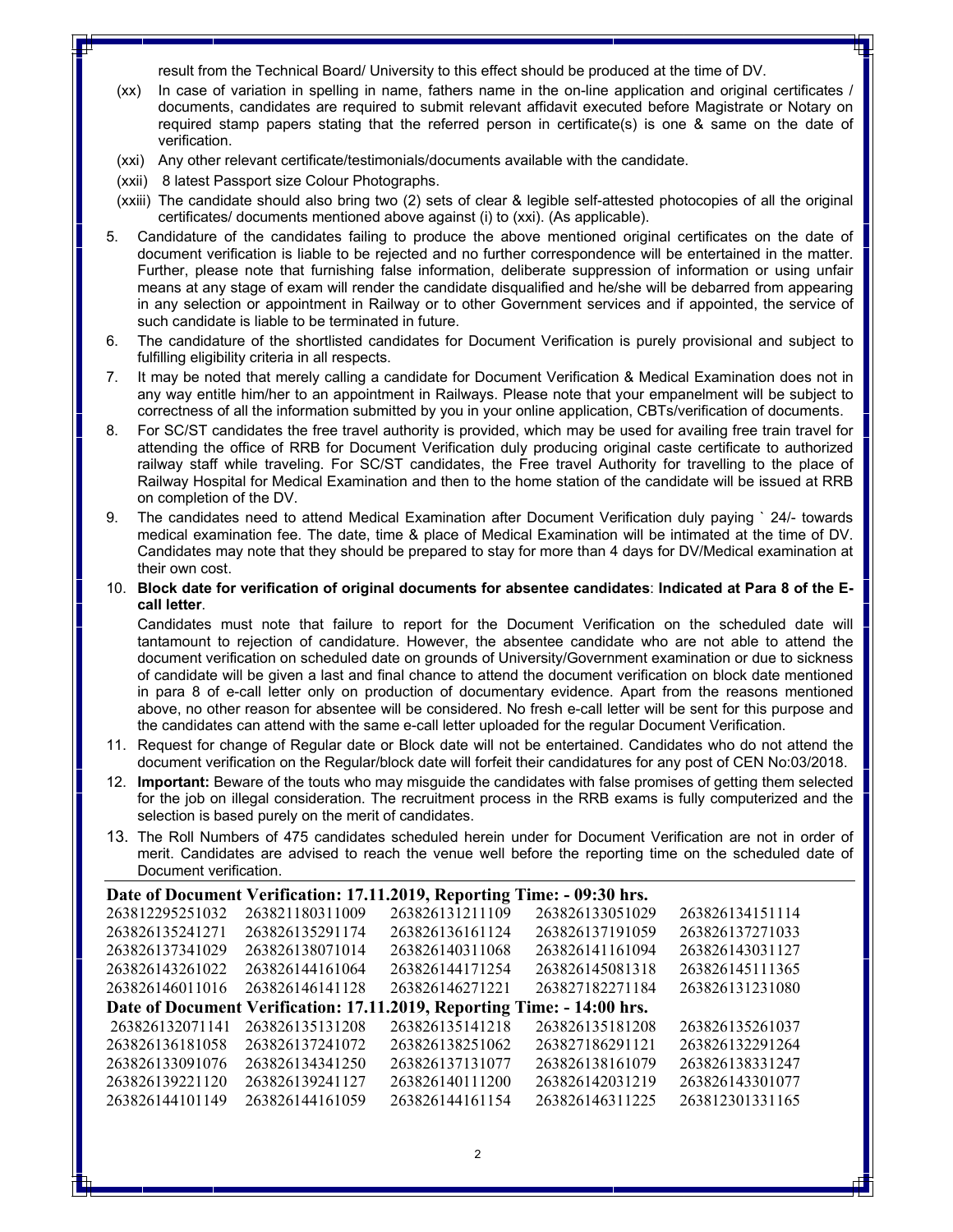|                                                                         |                                    | Date of Document Verification: 18.11.2019, Reporting Time: - 09:30 hrs. |                                    |                                    |  |  |  |
|-------------------------------------------------------------------------|------------------------------------|-------------------------------------------------------------------------|------------------------------------|------------------------------------|--|--|--|
| 263815218311174                                                         | 263817164301113                    | 263817164311291                                                         | 263819388131143                    | 263819390081189                    |  |  |  |
| 263819395241102                                                         | 263826131011075                    | 263826131141037                                                         | 263826131161157                    | 263826131211069                    |  |  |  |
| 263826131231194                                                         | 263826132061106                    | 263826132211186                                                         | 263826132231211                    | 263826132271148                    |  |  |  |
| 263826132281088                                                         | 263826132281110                    | 263826132281208                                                         | 263826132311187                    | 263826132331099                    |  |  |  |
| 263826133111027                                                         | 263826133121175                    | 263826133141063                                                         | 263826133181175                    | 263826133221016                    |  |  |  |
|                                                                         |                                    | Date of Document Verification: 18.11.2019, Reporting Time: - 14:00 hrs. |                                    |                                    |  |  |  |
| 263826133231202                                                         | 263826133261147                    | 263826134201043                                                         | 263826134211181                    | 263826134241251                    |  |  |  |
| 263826134251175                                                         | 263826134311031                    | 263826135041267                                                         | 263826135051037                    | 263826135051087                    |  |  |  |
| 263826135051265                                                         | 263826135121160                    | 263826135171074                                                         | 263826135201138                    | 263826135221048                    |  |  |  |
| 263826135251292                                                         | 263826135281085                    | 263826135291198                                                         | 263826135301210                    | 263826135311209                    |  |  |  |
| 263826135341291                                                         | 263826136021016                    | 263826136031184                                                         | 263826136081030                    | 263826136121137                    |  |  |  |
|                                                                         |                                    | Date of Document Verification: 19.11.2019, Reporting Time: - 09:30 hrs. |                                    |                                    |  |  |  |
| 263826136181020                                                         | 263826136181086                    | 263826136231094                                                         | 263826137051093                    | 263826137131186                    |  |  |  |
| 263826137161167                                                         | 263826137191047                    | 263826137201033                                                         | 263826137231083                    | 263826138011102                    |  |  |  |
| 263826138031014                                                         | 263826138041142                    | 263826138051049                                                         | 263826138201143                    | 263826138201188                    |  |  |  |
| 263826138211247                                                         | 263826138241262                    | 263826138291037                                                         | 263826138311092                    | 263826139021196                    |  |  |  |
| 263826139121089                                                         | 263826139131092                    | 263826140031076                                                         | 263826140171153                    | 263826140271139                    |  |  |  |
| Date of Document Verification: 19.11.2019, Reporting Time: - 14:00 hrs. |                                    |                                                                         |                                    |                                    |  |  |  |
| 263826141131050                                                         | 263826141161031                    | 263826141261070                                                         | 263826141261150                    | 263826141331025                    |  |  |  |
| 263826141351084                                                         | 263826142081139                    | 263826142091261                                                         | 263826142141067                    | 263826142141103                    |  |  |  |
| 263826142151276                                                         | 263826142161084                    | 263826142251222                                                         | 263826142271131                    | 263826142281049                    |  |  |  |
| 263826142321138                                                         | 263826143021169                    | 263826143141099                                                         | 263826143151018                    | 263826143211091                    |  |  |  |
| 263826143241013                                                         | 263826143281106                    | 263826143301020                                                         | 263826143301135                    | 263826144011272                    |  |  |  |
|                                                                         |                                    | Date of Document Verification: 20.11.2019, Reporting Time: - 09:30 hrs. |                                    |                                    |  |  |  |
| 263826144121133                                                         | 263826144151280                    | 263826144231212                                                         | 263826144261023                    | 263826144301118                    |  |  |  |
| 263826145061153                                                         | 263826145061264                    | 263826145081078                                                         | 263826145081407                    | 263826145101208                    |  |  |  |
| 263826145231357                                                         | 263826145251384                    | 263826145261371                                                         | 263826145311140                    | 263826145311267                    |  |  |  |
| 263826145341298                                                         | 263826146031134                    | 263826146081190                                                         | 263826146101082                    | 263826146241010                    |  |  |  |
| 263826146261032                                                         | 263826146281074                    | 263827181051085                                                         | 263827181151079                    | 263827181181138                    |  |  |  |
|                                                                         |                                    | Date of Document Verification: 20.11.2019, Reporting Time: - 14:00 hrs. |                                    |                                    |  |  |  |
| 263827182071070                                                         | 263827183231137                    | 263827184111200                                                         | 263827184131191                    | 263827184191098                    |  |  |  |
| 263827184221205                                                         | 263827185071305                    | 263827186021047                                                         | 263827186031110                    | 263827186051136                    |  |  |  |
| 263827186131087                                                         | 263827186201227                    | 263827187321200                                                         | 263827188221083                    | 263827188311126                    |  |  |  |
| 263827188311214                                                         | 263827188341358                    | 263827189061202                                                         | 263827189111307                    | 263827429191231                    |  |  |  |
| 263827429351034                                                         | 263828342021278                    | 263828353211076                                                         | 263812296161204                    | 263812311161038                    |  |  |  |
|                                                                         |                                    | Date of Document Verification: 21.11.2019, Reporting Time: - 09:30 hrs. |                                    |                                    |  |  |  |
| 263817166331027                                                         | 263817289351119                    | 263819389281115                                                         | 263826131021007                    | 263826131031233                    |  |  |  |
| 263826131091265                                                         | 263826131201170                    | 263826132221072                                                         | 263826133161159                    | 263826134021288                    |  |  |  |
| 263826134081229                                                         | 263826134081256                    | 263826134331169                                                         | 263826135031128                    | 263826135171277                    |  |  |  |
| 263826135211158                                                         | 263826135351181                    | 263826136161173                                                         | 263826137301186                    | 263826139291130                    |  |  |  |
| 263826140241011                                                         | 263826141121060                    | 263826141121096                                                         | 263826142011210                    | 263826142231084                    |  |  |  |
|                                                                         |                                    | Date of Document Verification: 21.11.2019, Reporting Time: - 14:00 hrs. |                                    |                                    |  |  |  |
| 263826143011173                                                         | 263826143171110                    | 263826143191074                                                         | 263826143221135                    | 263826144061205                    |  |  |  |
| 263826144111220                                                         | 263826144231052                    | 263826144271115                                                         | 263826145011264                    | 263826145101286                    |  |  |  |
| 263826145231051                                                         | 263826145231285                    | 263826145291309                                                         | 263826145351405                    | 263826146221140                    |  |  |  |
| 263827184071224                                                         | 263827184261301                    | 263827185091135                                                         | 263827186011095                    | 263827187271282                    |  |  |  |
| 263827188031308                                                         | 263826134121056                    | 263827188221005                                                         | 263826137131103                    | 263826139221064                    |  |  |  |
| Date of Document Verification: 22.11.2019, Reporting Time: - 09:30 hrs. |                                    |                                                                         |                                    |                                    |  |  |  |
| 263826141181098                                                         | 263826141221003                    | 263826146051054                                                         | 263826138011007                    | 263827183111282                    |  |  |  |
| 263812293221230                                                         | 263812303041103                    | 263819389271128                                                         | 263819392271043                    | 263826131211058                    |  |  |  |
| 263826132021134<br>263826133091074                                      | 263826132051136<br>263826133321047 | 263826132221213<br>263826133341201                                      | 263826132261174<br>263826134011256 | 263826133071047<br>263826134091024 |  |  |  |
| 263826134101263                                                         | 263826134161315                    | 263826134191237                                                         | 263826134221022                    | 263826135151176                    |  |  |  |
|                                                                         |                                    |                                                                         |                                    |                                    |  |  |  |

3